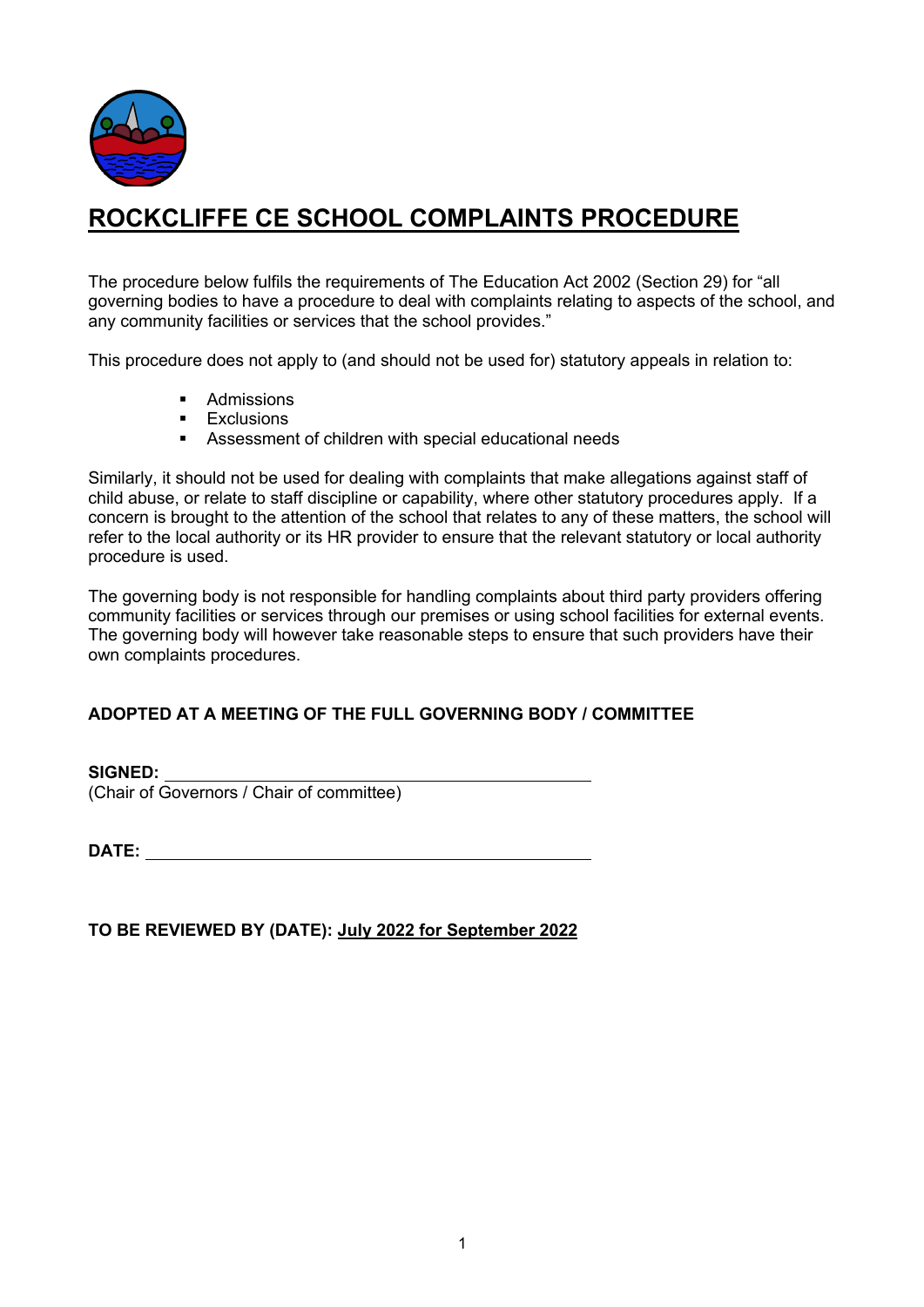

# **ROCKCLIFFE CE SCHOOL COMPLAINTS PROCEDURE**

#### **Who can raise a concern or make a complaint?**

Anyone who has dealings with the school can use this procedure, whether a pupil, a parent or carer, a visitor, a neighbour, or a provider of a service to the school. If you wish to raise a concern or complain on someone else's behalf, the school will usually only deal with this if the person on whose behalf you are complaining is unable to do so for themselves. If this is the case, we may be able to assist you to obtain support from a local advocacy service, such as People First.

#### **How will my concern or complaint be handled?**

Our procedure has three stages:

- 1. Responding to concerns
- 2. Investigating complaints
- 3. Appeal to the governing body

At any point in the handling of your complaint, there is also the possibility of a 'resolution' meeting. The school will try to deal with your complaint as quickly as possible. If you have concerns about the time being taken, you should raise this with the Clerk to the governing body.

We expect concerns and complaints to be brought to the attention of the school as quickly as possible. Complaints notified to the school after three months from the date of any incident will usually be ruled 'out of time', unless there are exceptional circumstances. The school may escalate a concern to a complaint in order to speed up the resolution of the issue.

If you report any of the concerns in the list below, we will need to refer to the local authority or other adviser to ensure that the relevant statutory or local authority procedure is used.

- the admission of your child
- the exclusion of your child
- local authority processes for assessing children with special educational needs
- allegations against staff of child abuse or other disciplinary matters

#### 1. Responding to concerns

If your concern is about something that a person has or has not done, for example a member of staff, the Headteacher, a governor, or a volunteer, you should make an arrangement through the school office to discuss the concern with that person or their manager. If your concern is about an aspect of school practice or policy, you should contact the Headteacher. We want to respond to your concern as quickly as possible, but it may not be possible to arrange an immediate meeting: an appointment within a few days may be necessary. Please do not approach staff while they are 'on duty'.

We can reassure you that most concerns are usually resolved at this stage. We will give you a verbal response, usually within 3 school days, and confirm this in writing.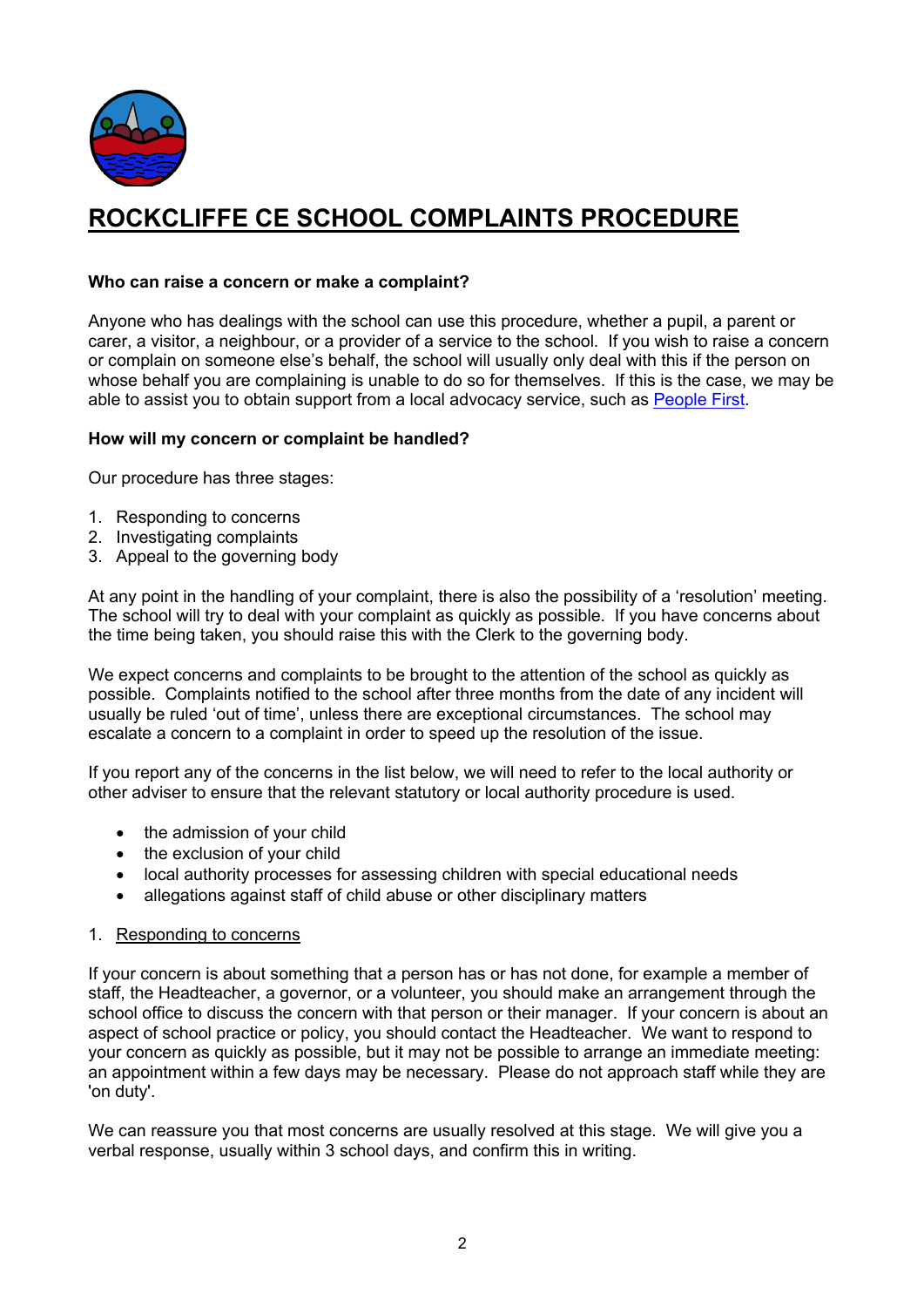## 2. Investigating complaints

If you remain dissatisfied by our response to your concern, then you should make a formal complaint in writing to the Headteacher, even if you have already met and discussed the concern. If you need help to set out your complaint in writing, the school will arrange for this for you. All letters should be sent to the school address, marked 'Confidential: for immediate attention'. The Headteacher will arrange for the complaint to be investigated. If your complaint is about the Headteacher, you should contact the Chair of Governors who will arrange for it to be investigated by a nominated member of the governing body. If your complaint is about the Chair of Governors, you should contact the Clerk to the governing body, who will make the arrangement. In all cases,

- state that you are making a complaint
- § give specific details
- say what you want the school to do to put things right

The Headteacher, staff member or governor nominated to investigate and respond to your complaint will,

- Contact you and arrange to meet or discuss the complaint and confirm with you, what will be investigated;
- Review any documents and meet with relevant staff and/or witnesses (though governors will not usually interview children);
- Seek and consider independent advice, such as from the local authority;
- Write a response letter with a decision and explain how to make any appeal.

Please be aware that if your complaint alleges misconduct by a member of staff, the school must use a separate procedure which is confidential to the employer and employee. You will not normally be given any details of the outcome and the right of appeal does not apply.

This process should take no longer than 10 school days (from the date the school acknowledges receipt of the complaint. If there is likely to be a delay, the investigator should contact you again to explain why and indicate a new timescale.

## 3. Appeal to the governing body

If you remain dissatisfied with the outcome of the investigation, you may appeal to the governing body. The Chair of Governors (or the Clerk) will arrange for a panel of governors to consider your appeal. The letter giving the school's decision following the investigation will tell you how to make an appeal. This is usually by writing to the Clerk within 5 school days] of the date of the response letter. The governing body will arrange for a panel of three governors to **review your complaint**. After this **review**, the panel will notify you of their decision. This will include informing you that the school's procedure has been exhausted and that the matter is now closed. There is no further right of appeal to the school against the decision.

The appeal process should take no longer than 15 school days. If there is likely to be a delay, the Chair of the appeal panel should contact you again to explain why and indicate a new timescale.

## **Resolution meeting**

You may at any time contact the school and ask for a Resolution meeting (and the school may offer a Resolution meeting at any time) which means that the formal investigation and appeal procedure can be suspended and a meeting held to resolve matters informally, usually within school days of the request or offer being made. Should the Resolution meeting fail to resolve the complaint, the investigation or appeal will be resumed